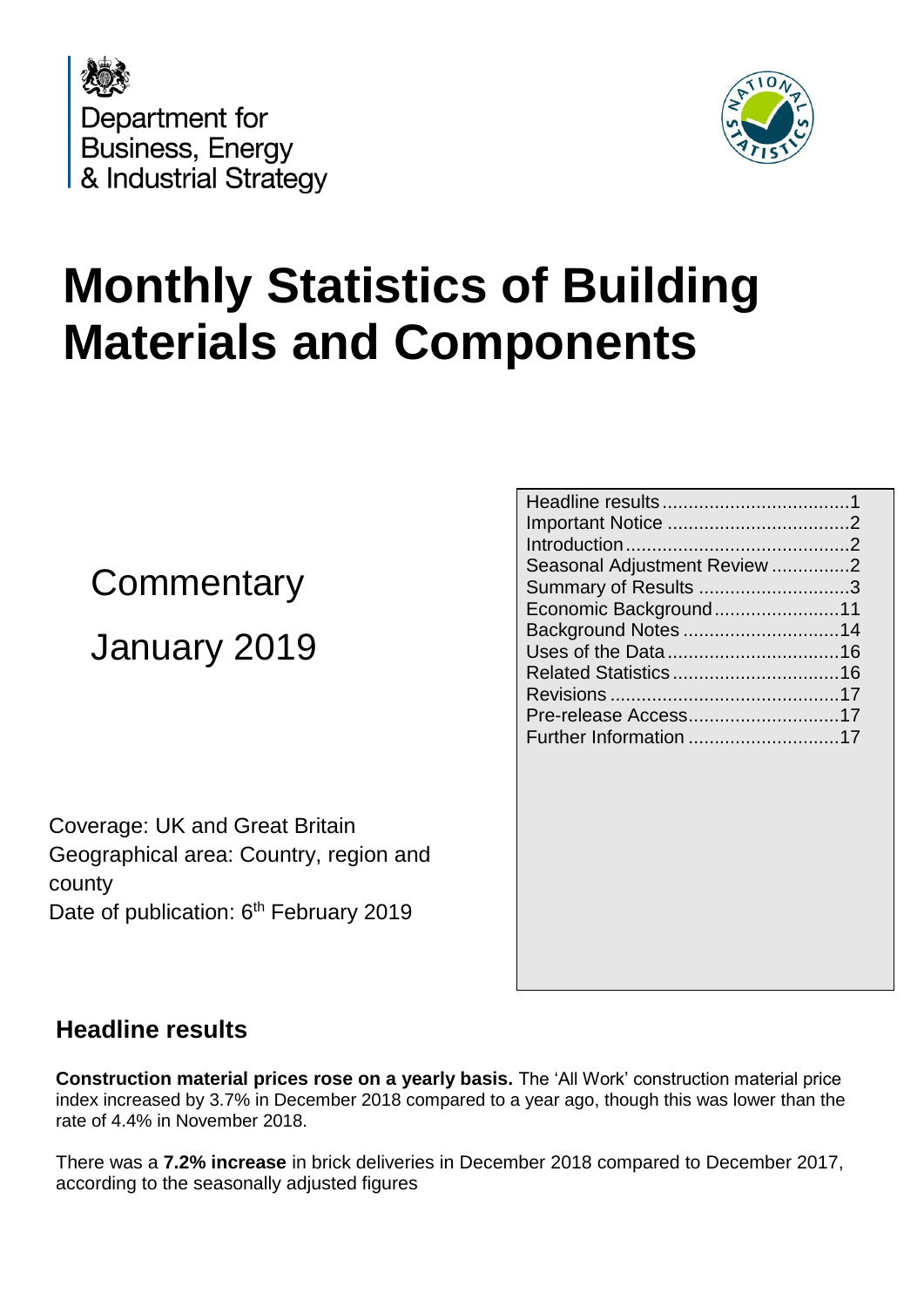## <span id="page-1-0"></span>**Important Notice**

This publication is now published by the Department for Business, Energy and Industrial Strategy (BEIS). All references to the Department for Business, Innovation and Skills (BIS) made in this publication refer to when it was published by BIS. This has made no impact to the content of the publication.

The methodology for the sand and gravel estimates changed in Q1 2017. Please see the background notes for further details.

## <span id="page-1-1"></span>**Introduction**

This commentary accompanies the latest Monthly Statistics of Building Materials and Components bulletin, published on the BEIS building materials [web page](https://www.gov.uk/government/organisations/department-for-business-innovation-skills/series/building-materials-and-components-monthly-statistics-2012) on 6<sup>th</sup> February 2019. It provides an overview of recent trends in the data presented in the bulletin.

The bulletin presents the latest detailed information on selected building materials and components. It covers the following building materials statistics (in parentheses, the data collection frequency and the geographical area covered):

- Construction material price indices (monthly, UK)
- Sand and gravel sales (quarterly, GB\*)
- Slate production, deliveries and stocks (quarterly, GB)
- Cement and clinker production, deliveries and stocks (annual, GB)
- Bricks production, deliveries and stocks (monthly, GB\*)
- Concrete building blocks production, deliveries and stocks (monthly, GB\*)
- Concrete roofing tiles production, deliveries and stocks (quarterly, GB)
- Ready-mixed concrete deliveries (quarterly, UK)
- Values of overseas imports and exports trades for selected materials and components for use in construction (quarterly, UK)
- Value of EU and Non-EU Trade for selected materials and components for use in construction (annual, UK)

Note: \* Regional figures available

These statistics support analysis of the construction materials market and business planning. They are regularly reported in the construction press and are used for a variety of purposes, including policy development and evaluation concerning the construction products industry, as well as monitoring market trends. Further detail is available in this document under [Uses of the data.](#page-15-0)

#### <span id="page-1-2"></span>**Seasonal Adjustment Review**

Seasonally adjusted series for deliveries of bricks, concrete blocks, ready-mixed concrete and sales of sand & gravel are published in this bulletin. The purpose of correcting the reported series is to allow for seasonal factors such as winter weather (including the reduction in hours of daylight, and frost and rain) and other seasonal events such as Christmas and Easter. Thus, seasonally adjusted figures show the underlying trend more clearly. Further information can be found in paragraph 2 of the Background Notes (see page 11).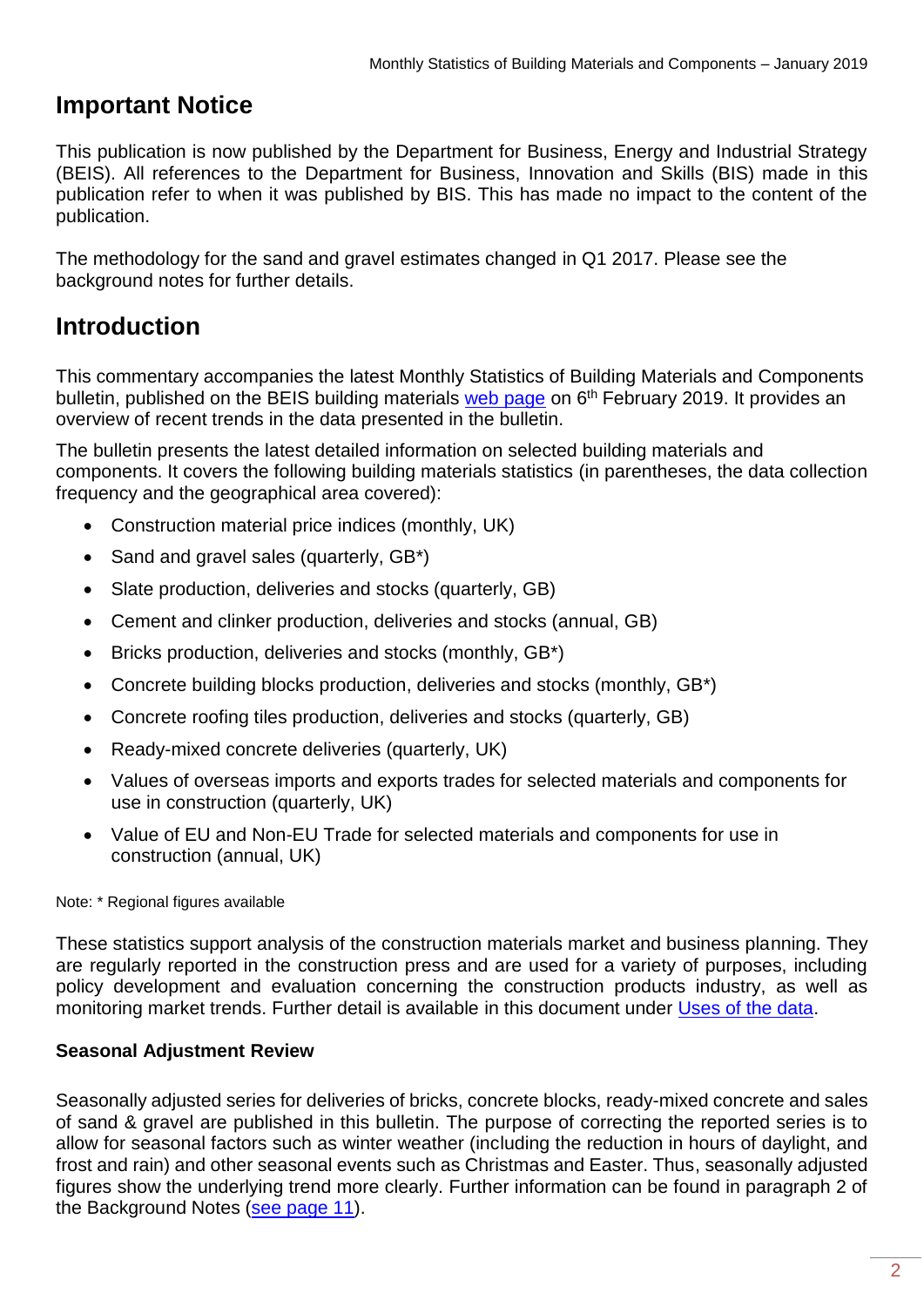## **Summary of Results**

## **Material Price Indices**

**Chart 1: Construction Material Price Indices, UK\***

Index, 2010 = 100

<span id="page-2-0"></span>

#### **Year-on-year change**

| Change from December 2017 to<br>December 2018 |  |  |
|-----------------------------------------------|--|--|
| <b>New Housing</b><br>3.5%                    |  |  |
| <b>Other New Work</b><br>3.6%                 |  |  |
| <b>Repair &amp; Maintenance</b><br>4.6%       |  |  |
| <b>All Work</b><br>3.7%                       |  |  |

#### **Month-on-month change**

| Change from November 2018 to<br>December 2018 |  |  |
|-----------------------------------------------|--|--|
| <b>New Housing</b><br>0.2%                    |  |  |
| <b>Other New Work</b><br>$-0.2%$              |  |  |
| <b>Repair &amp; Maintenance</b><br>0.0%       |  |  |
| <b>All Work</b><br>$-0.1%$                    |  |  |

Looking at the longer-term change, the material price index of **'All Work' increased by 3.7%** in December 2018 compared to the same month in the previous year.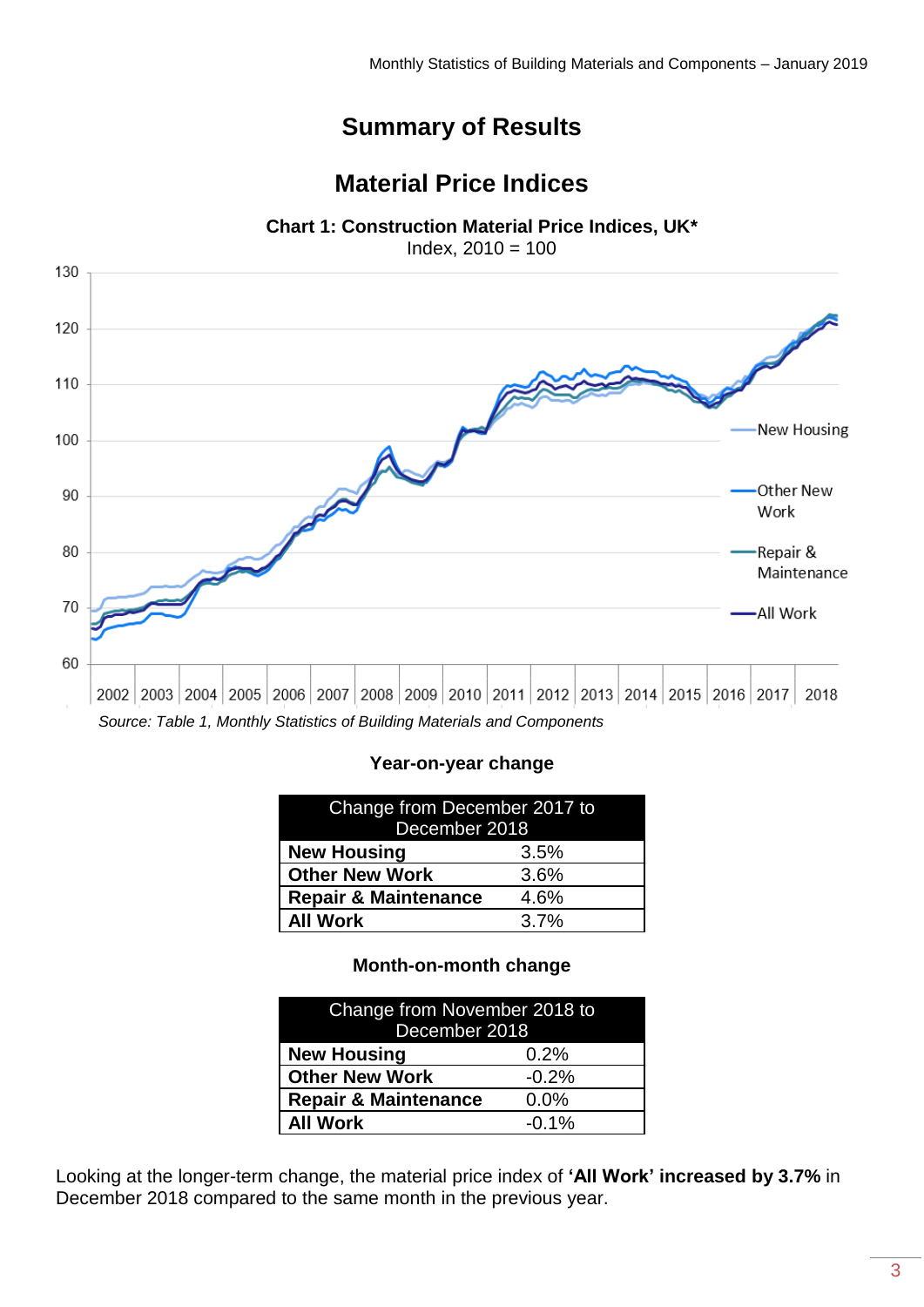#### **Table 1: Construction materials experiencing the greatest price increases and decreases in the 12 months to December 2018, UK**

| <b>Construction Materials</b>                                                                                          | % change on a<br>vear earlier |
|------------------------------------------------------------------------------------------------------------------------|-------------------------------|
| <b>Greatest price increases</b><br>Imported plywood<br>Imported sawn or planed wood<br>Paint (aqueous)                 | 15.6<br>11.8<br>7.1           |
| <b>Greatest price decreases</b><br><b>Concrete Reinforcing Bars</b><br>Ceramic tiles<br>Sand & gravel (including levy) | $-0.2$<br>-0.1<br>O.O         |

The aggregated construction material price index hides larger price movements for some specific products and materials. The three largest increases and decreases are presented here.

*Source: Table 2, Monthly Statistics of Building Materials and Components*

## **Cement & Clinker**



#### **Chart 2: Production of Cement and Clinker, GB**

Percentage change over previous year (%)

Source: Table 8, Monthly Statistics of Building Materials and Components

Cement production fell by 0.1% to 9.4 million tonnes in 2017, compared to the previous year. This fall in cement production follows growth of 1.5% to 9.4 million tonnes in 2016. Prerecession production peaked in 2007 at 11.9 million tonnes.

Production of Clinker fell by 2.9% to 7.8 million tonnes in 2017, compared to the previous year. This fall in clinker production follows growth of 3.2% to 8.1 million tonnes in 2016. Prerecession production, in 2007, stood at 10.2 million tonnes.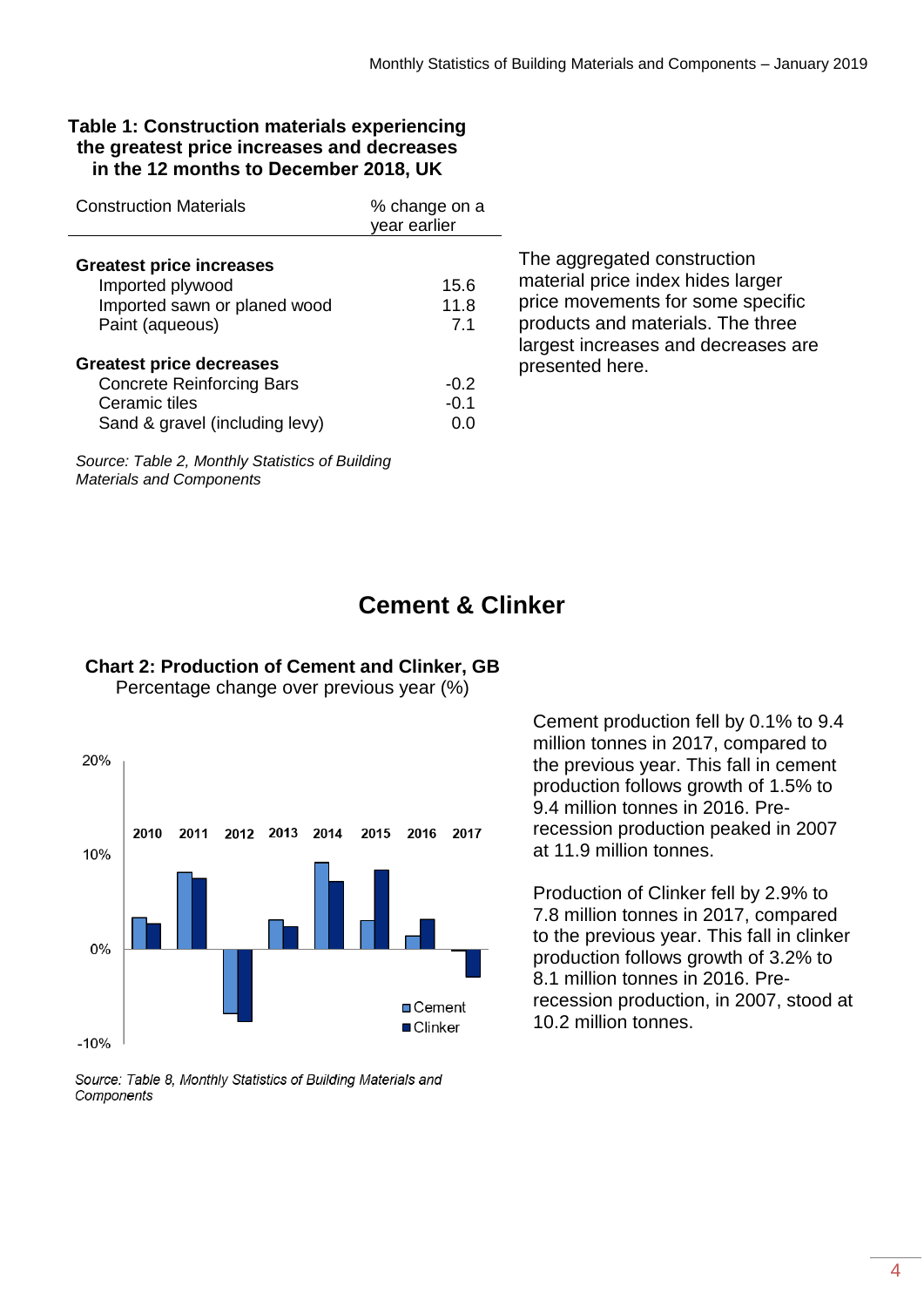## **Sand & Gravel**





#### *Source: Table 4, Monthly Statistics of Building Materials and Components*

*The methodology for the sand and gravel estimates has changed. Please see the background notes for further details.*

- Sales of sand & gravel **decreased** by **2.7%** in Quarter 4 2018 compared to Quarter 3 2018, according to the seasonally adjusted data.
- This followed a decrease of 1.4% in Quarter 3 2018.
- Comparing Quarter 4 2018 to the same quarter in the previous year, sales have **decreased** by 3.2%.

Seasonally adjusted sales of sand & gravel have consistently remained below levels typically seen before the recession.

*Note: Seasonally adjusted Sand and Gravel totals in Table 4 were incorrect for the November 2018 (No. 525) and December 2018 (No. 526) editions of the report. The totals have been corrected in these earlier editions to reflect the correct seasonally adjusted totals.*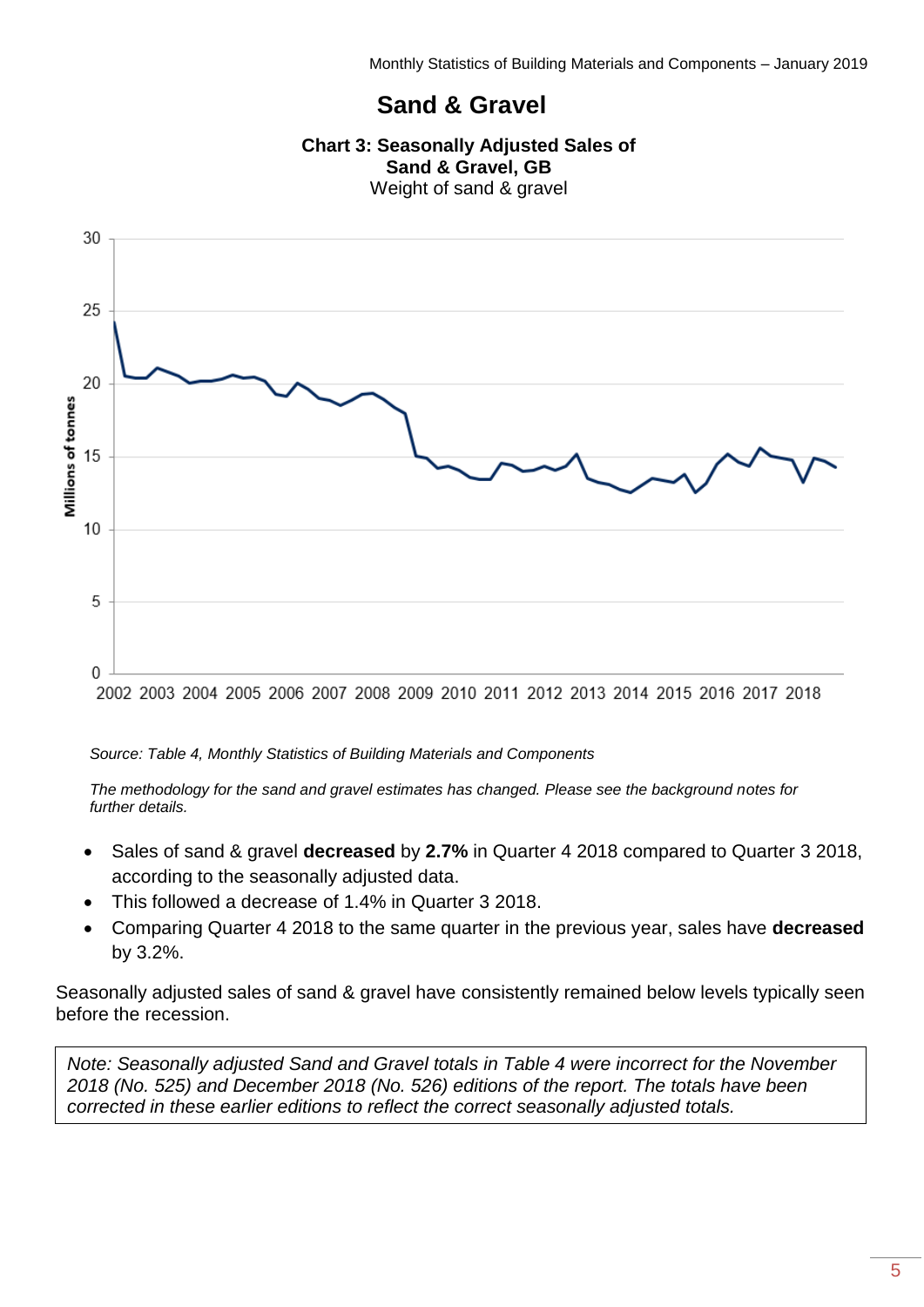## **Concrete**



*Source: Table 13, Monthly Statistics of Building Materials and Components. The data source for raw RMC has changed from 2016 Q1; these figures form the basis of the seasonally adjusted data.*

- Data for ready-mixed in Quarter 4 of 2018 was not available at the time of publication
- Ready-mixed concrete sales **decreased** by **1.5%** in Quarter 3 2018 compared to Quarter 2 2018, according to the seasonally adjusted data.
- This followed a 9.3% **increase** in Quarter 2 2018.
- Sales in Quarter 3 2018 **increased** by **0.1%** compared to the same quarter in the previous year, following an **1.0% decrease** in Quarter 2 2018, on the same basis.

The seasonally adjusted data show that the lowest quarterly sales in the post-recession period occurred in Quarter 4 2010, which included extreme winter conditions.

Sales have steadily recovered since Quarter 2 2012, although they have failed to reach prerecession levels.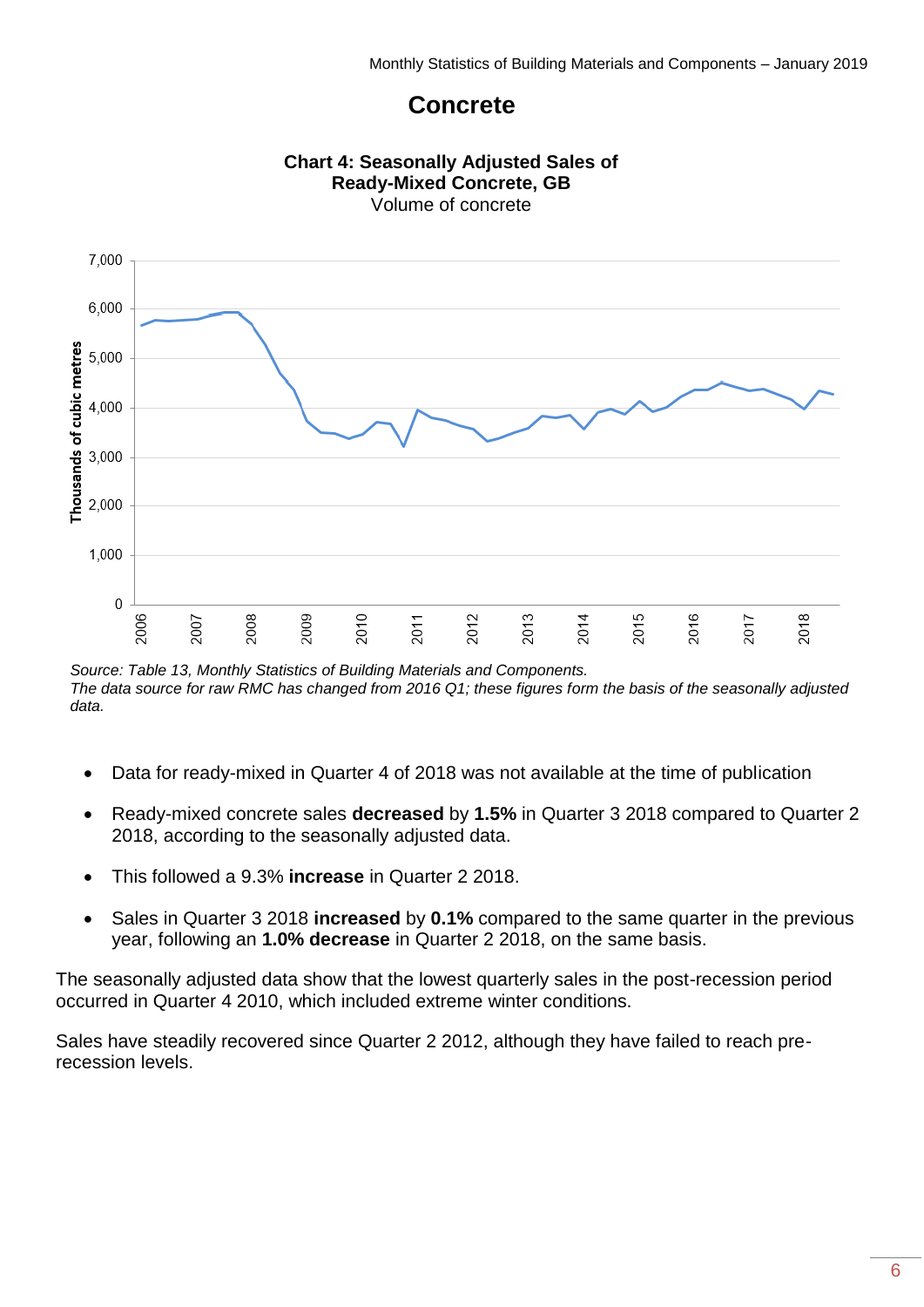## **Bricks**



*Source: Table 9, Monthly Statistics of Building Materials and Components*

- There was a **7.2% increase** in brick deliveries in December 2018 compared to December 2017, according to the seasonally adjusted figures. This may in part be due to comparatively mild weather in December.
- This followed a 1.1% increase in November 2018, on the same basis.
- The month-on-month change shows a **8.9% increase** in December 2018. Again, this may be attributable to mild weather.
- This followed a 1.6% increase in November 2018, on the same basis.

Brick deliveries declined during the recession and reached their lowest value during the extreme cold weather in December 2010. Deliveries were at their lowest point in October 2015 since April 2013.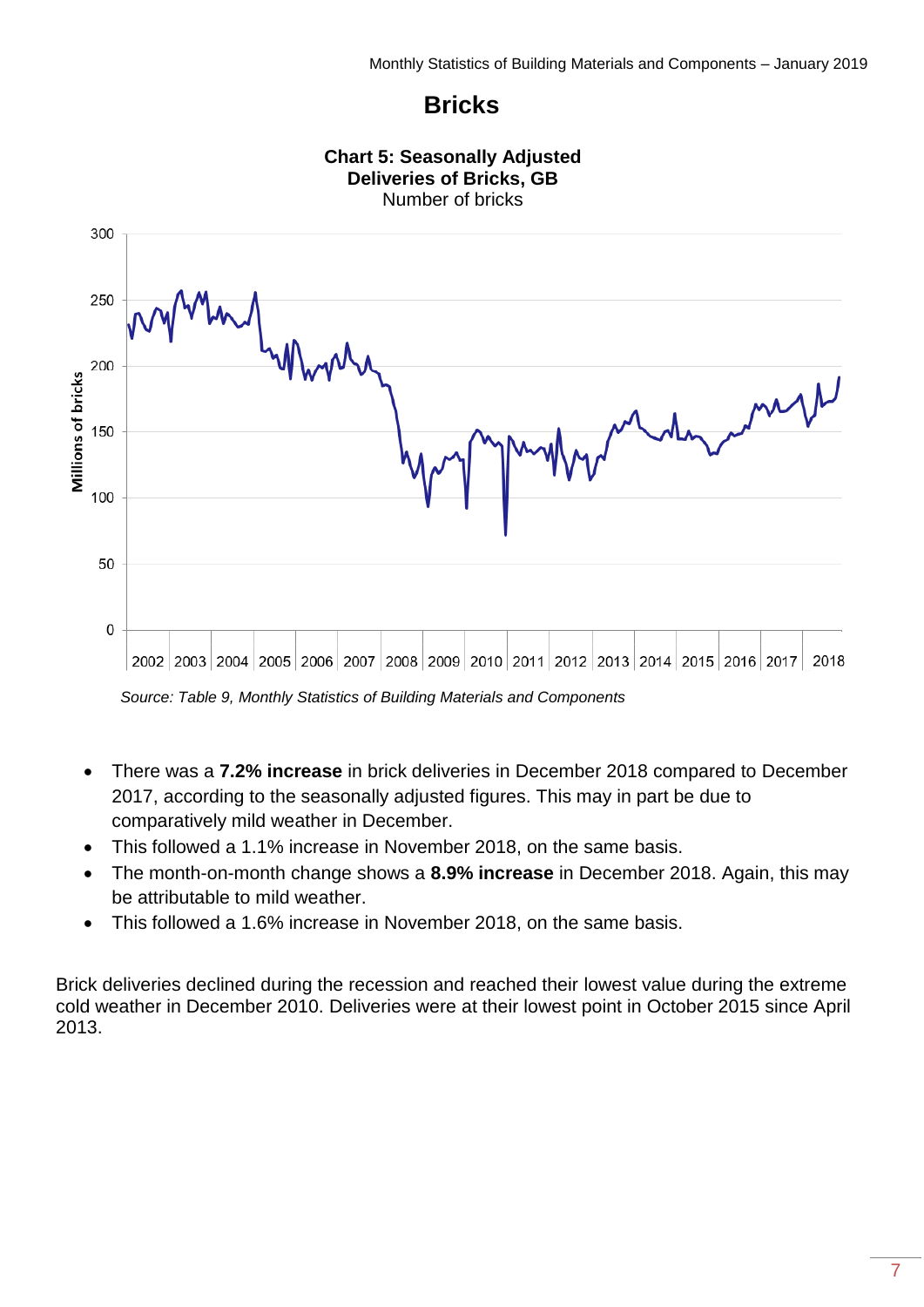#### **Blocks**



- There was an **1.6% increase** in concrete block deliveries in December 2018 compared to December 2017, according to the seasonally adjusted figures.
- This followed a 5.1% decrease in November 2018, on the same basis.
- The month-on-month change shows a **7.1% decrease** in December 2018.
- This followed a 1.9% decrease in November 2018, on the same basis.

Concrete block deliveries declined during the recession and reached their lowest value during the extreme cold weather in December 2010. Since then the trend has varied from month to month, though the general trend year has been one of growth in concrete block deliveries.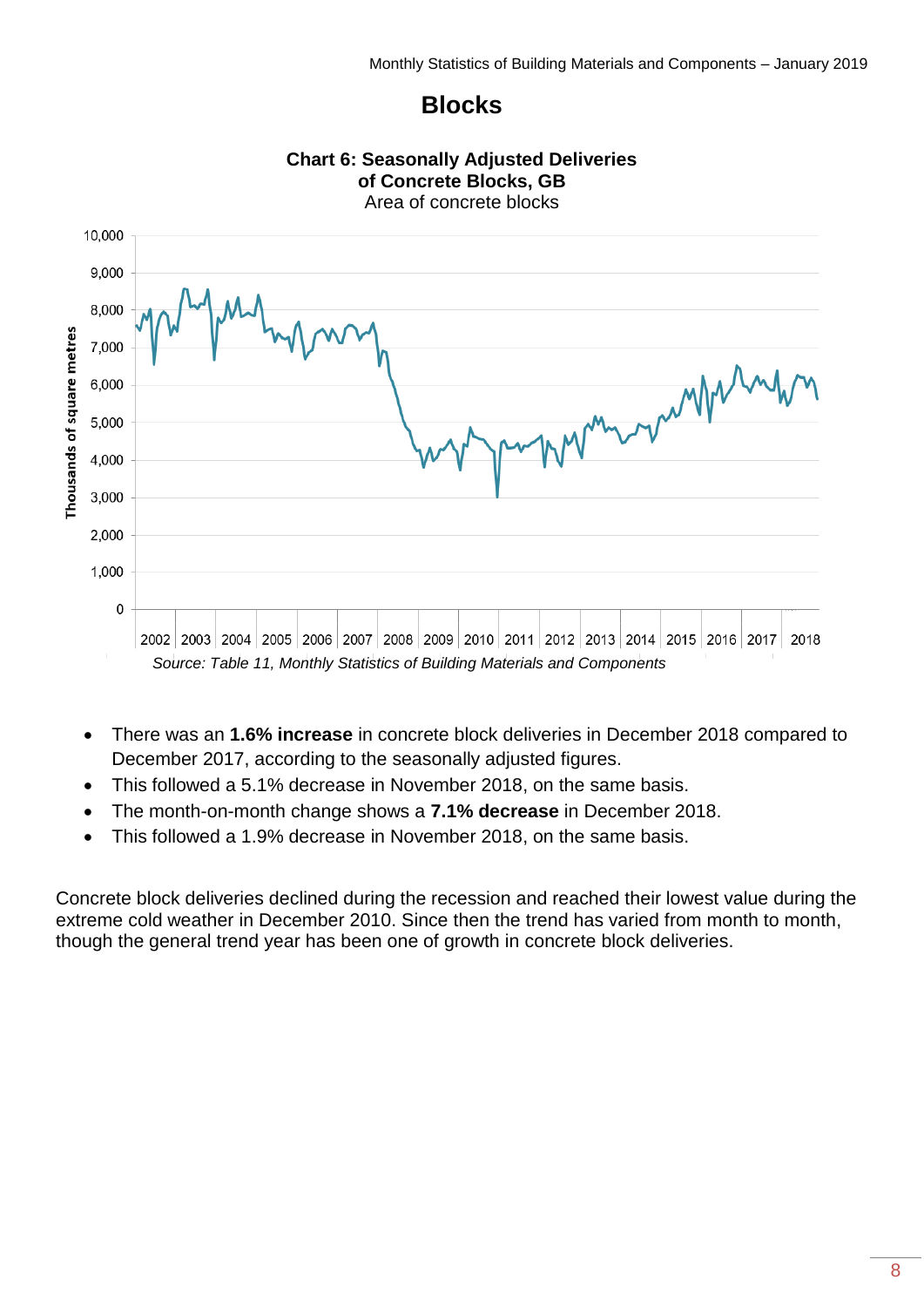## **Imports and Exports of Construction Materials**



**Chart 7: Exports and Imports of** 

*Source: Table 14, Monthly Statistics of Building Materials and Components*

**Imports** of construction materials **increased** by £56 million in the third quarter of 2018 (to £4,512 million) compared to the previous quarter, an increase of 1.26%.

**Exports** of construction materials **increased** in the third quarter of 2018 by £52 million (to £1,963 million), a 2.7% increase.

As a result, the **trade deficit widened** by £4.52 million to £2,550 million in Quarter 3 2018, a decrease of 0.2%.

Over the period from Quarter 1 1984 to Quarter 3 2018, construction materials imports have increased, on average (per quarter), by 4.0%. Over the same period, exports increased by an average of 2.3% per quarter.

The trade deficit was historically at its smallest throughout the 1990s, with a mean of £0.3 billion over this period. This trade deficit was 24% of the value of imports. Currently (Quarter 3 2018), the trade deficit is £2,550 million, 57% of the value of imports.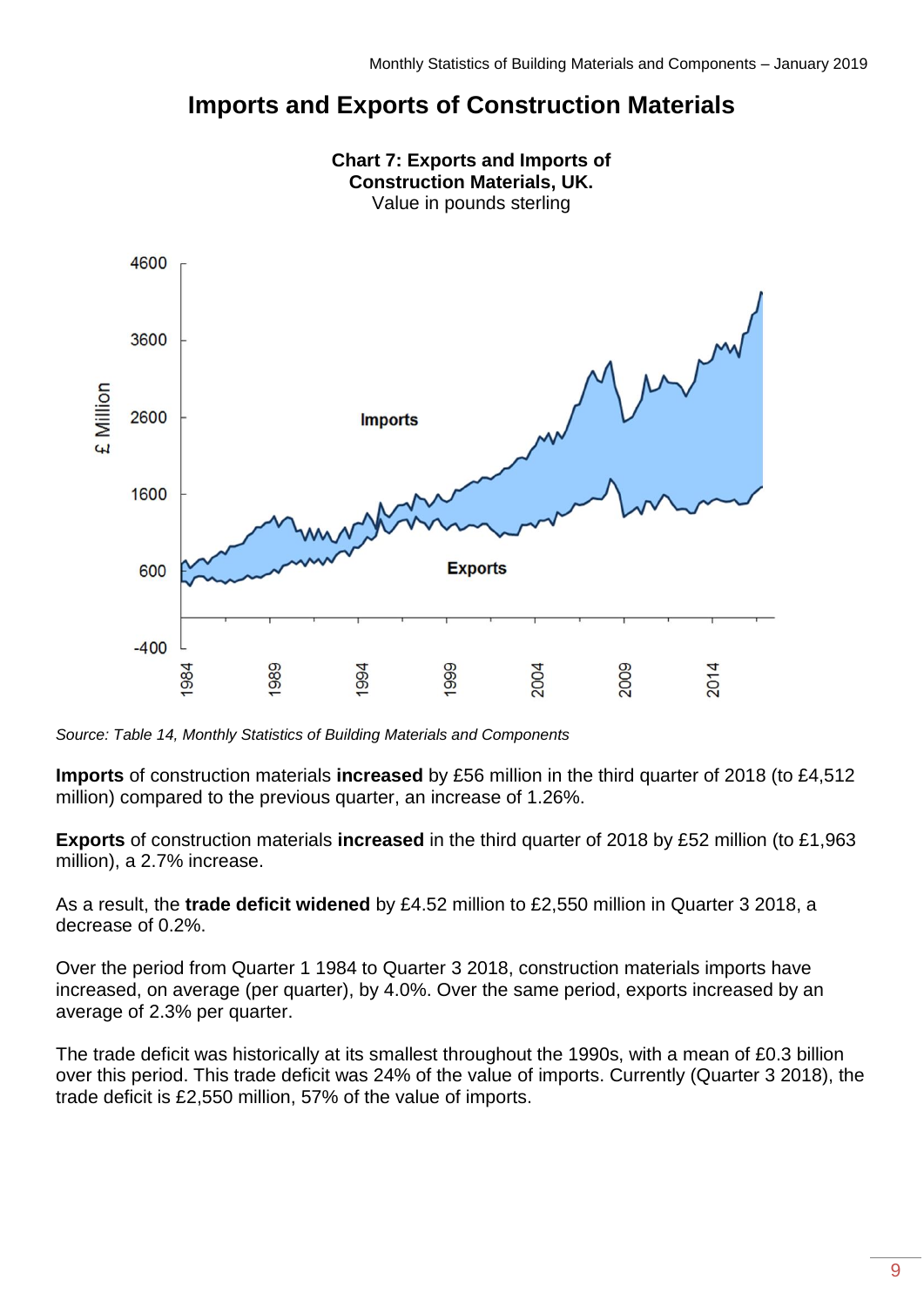| $f$ million<br>Top-5 Exported<br><b>Materials</b> |     | Top-5 Imported<br><b>Materials</b>       |       |
|---------------------------------------------------|-----|------------------------------------------|-------|
|                                                   |     |                                          |       |
| <b>Electrical Wires</b>                           | 855 | <b>Electrical Wires</b><br>Lamps &       | 1,928 |
| Paints & Varnishes                                | 669 | <b>Fittings</b><br>Sawn Wood> 6mm        | 991   |
| <b>Plugs &amp; Sockets</b>                        | 430 | thick<br>Air Conditioning                | 859   |
| Lamps & Fittings                                  | 381 | Equipment                                | 663   |
| Air Conditioning<br>Equipment                     | 374 | <b>Central Heating</b><br><b>Boilers</b> | 641   |

#### **Table 2: Top-5 Exported and Imported Construction Materials in 2017**

*Source: Table 14, Monthly Statistics of Building Materials and Components*

The top five exported materials in 2017 accounted for 38% of total construction material exports.

The top five imported construction materials in 2017 accounted for 30% of total construction material imports.

#### **Table 3: UK Trade of Construction Materials with EU and Non-EU Countries, 2017**

£million (% of total trade in italics)

| All Building Materials & Components | ЕU     | Non-EU |
|-------------------------------------|--------|--------|
| Imports                             | 10,276 | 6,710  |
|                                     | 60%    | 40%    |
| <b>Exports</b>                      | 4,357  | 2,760  |
|                                     | 61%    | 39%    |

*Source: Table 15 Monthly Statistics of Building Materials and Components*

#### **Table 4: Top 5 UK Export and Import Markets for Construction Materials in 2017**

| £ million          |       |                    |       |
|--------------------|-------|--------------------|-------|
|                    |       | Top-5              |       |
| Top-5 Export       |       | Import             |       |
| <b>Markets</b>     |       | <b>Markets</b>     |       |
|                    |       |                    |       |
| Republic of        |       |                    |       |
| Ireland            | 1,037 | China              | 2,849 |
| Germany            | 778   | Germany            | 2,477 |
| <b>USA</b>         | 594   | Italy              | 1,081 |
| France             | 590   | <b>Netherlands</b> | 847   |
| <b>Netherlands</b> | 565   | Spain              | 845   |

Compared to prerecession levels in 2007, the share of total UK construction material exports going to the EU has declined from 70% to 61%.

The top five export markets comprised 50% of total construction materials exports in 2017. The Republic of Ireland remains the largest market, despite having shrunk from a prerecession peak of 27% of total exports in 2007, to 15% in 2017.

The top 5 import markets comprised 48% of total construction materials imports in 2017. 17% of all imports are from China.

*The* '*Rotterdam Effect'* (also known as the 'Antwerp Effect') may affect trade figures. This is explained *in detail by [HM Revenue & Customs.](https://www.uktradeinfo.com/statistics/noneuoverseastrade/aboutoverseastradestatistics/user%20support/edicom_rotterdam_effect_2005.pdf)*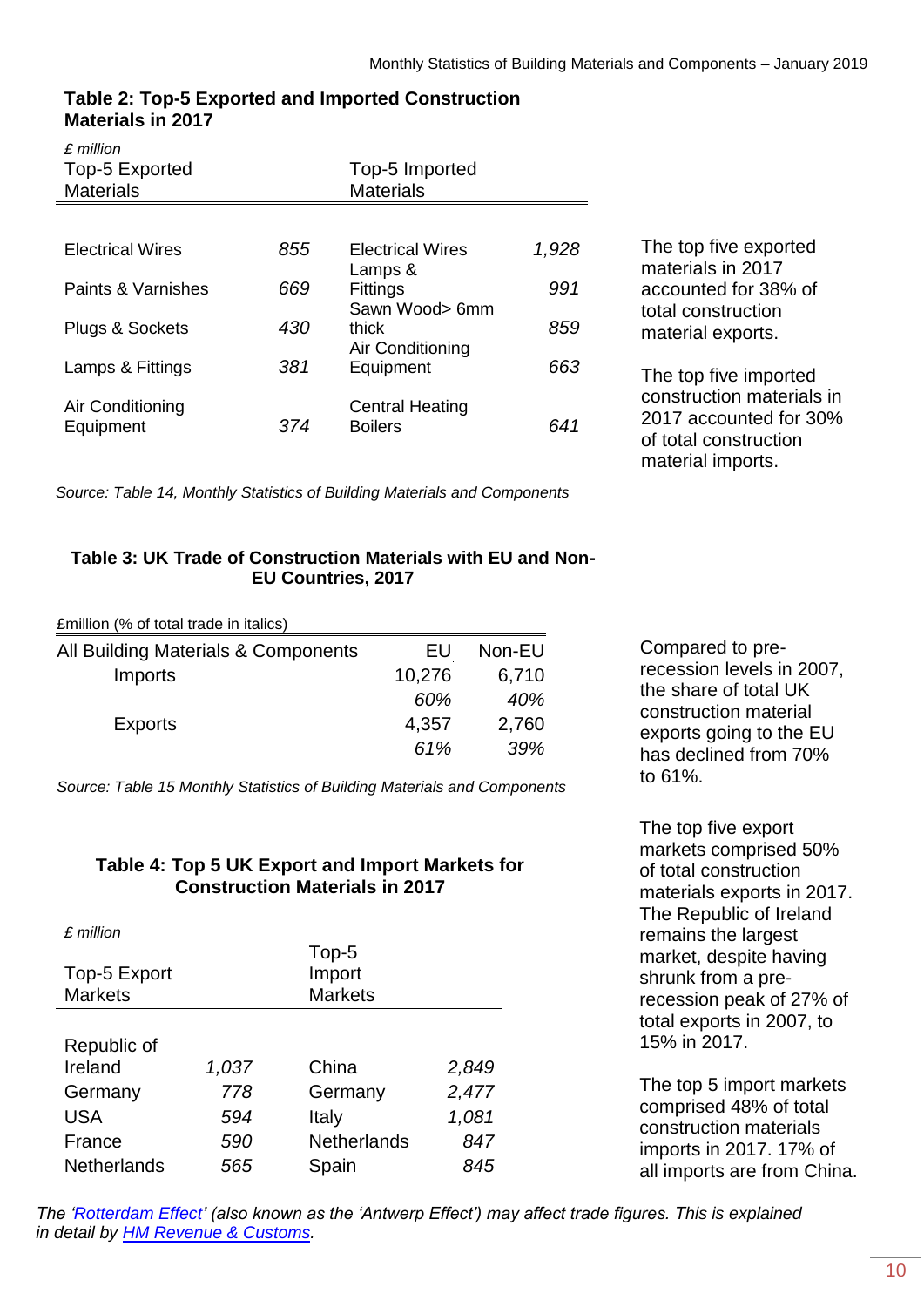## <span id="page-10-0"></span>**Economic Background**

#### **Construction Output**

The most recent [construction output](https://www.ons.gov.uk/businessindustryandtrade/constructionindustry/bulletins/constructionoutputingreatbritain/november2018) figures for November 2018 were published by the Office for National Statistics on January 11<sup>th</sup> 2019.

#### *Key points:*

- The three-month on three-month series for all work was up 2.1% for November 2018, driven by all new work, which increased by 3.4%, but was offset slightly by a decline in all repair and maintenance, which fell by 0.4%.
- The increase in the all new work three-month on three-month series was driven primarily by private new housing and infrastructure which increased by 4.9% and 6.5% respectively.
- Construction output recorded an all-time level high in November 2018 in the chained volume measure seasonally adjusted series; the month-on-month series grew by 0.6%, resulting in the total value of construction output exceeding £14 billion for the first time since monthly records began in 2010.
- This was driven primarily by strong growth in private new housing, private commercial new work, and public housing repair and maintenance, which increased by 3.1%, 2.3%, and 5.8% respectively.
- The main factors acting to depress growth were a steep decline in public other new work, down 5.8%, as well as a fall in infrastructure, which decreased by 2.5%.

#### **Bank of England Summary of Business Conditions**

The **Bank of England** published its latest update to the [Agents' Summary of Business Conditions](https://www.bankofengland.co.uk/agents-summary/2018/december-2018) on 20th December 2018, covering intelligence gathered between mid-October and late November 2018.

#### *Key points:*

- Growth in the value of retail sales weakened. Uncertainty related to Brexit and subdued housing market activity weighed on demand.
- Output growth in the construction sector remained modest. Following a period of strong growth, there was a slight slowdown in housebuilding activity in some parts of the UK. This was partially offset by stronger demand for refurbishment and improvement work in housing, and for private rental developments. Construction of private non-residential property slowed, especially of retail premises and offices. Growth in civil engineering and infrastructure work held broadly steady, but contacts said larger projects remained vulnerable to delays, and contacts were concerned that some projects might be scaled back.
- Investor demand for commercial real estate was concentrated in warehousing and distribution, and demand from foreign investors for developments in UK cities remained solid. Housing market activity weakened, partly due to increased uncertainty about the economic outlook.

#### **Gross Domestic Product Estimate**

The **Office for National Statistics** published the [monthly estimate](https://www.ons.gov.uk/economy/grossdomesticproductgdp/bulletins/gdpmonthlyestimateuk/november2018) of gross domestic product for November 2018 on 11th January 2019. Further details of the new GDP publishing model can be found in the bulletin.

*Key points:*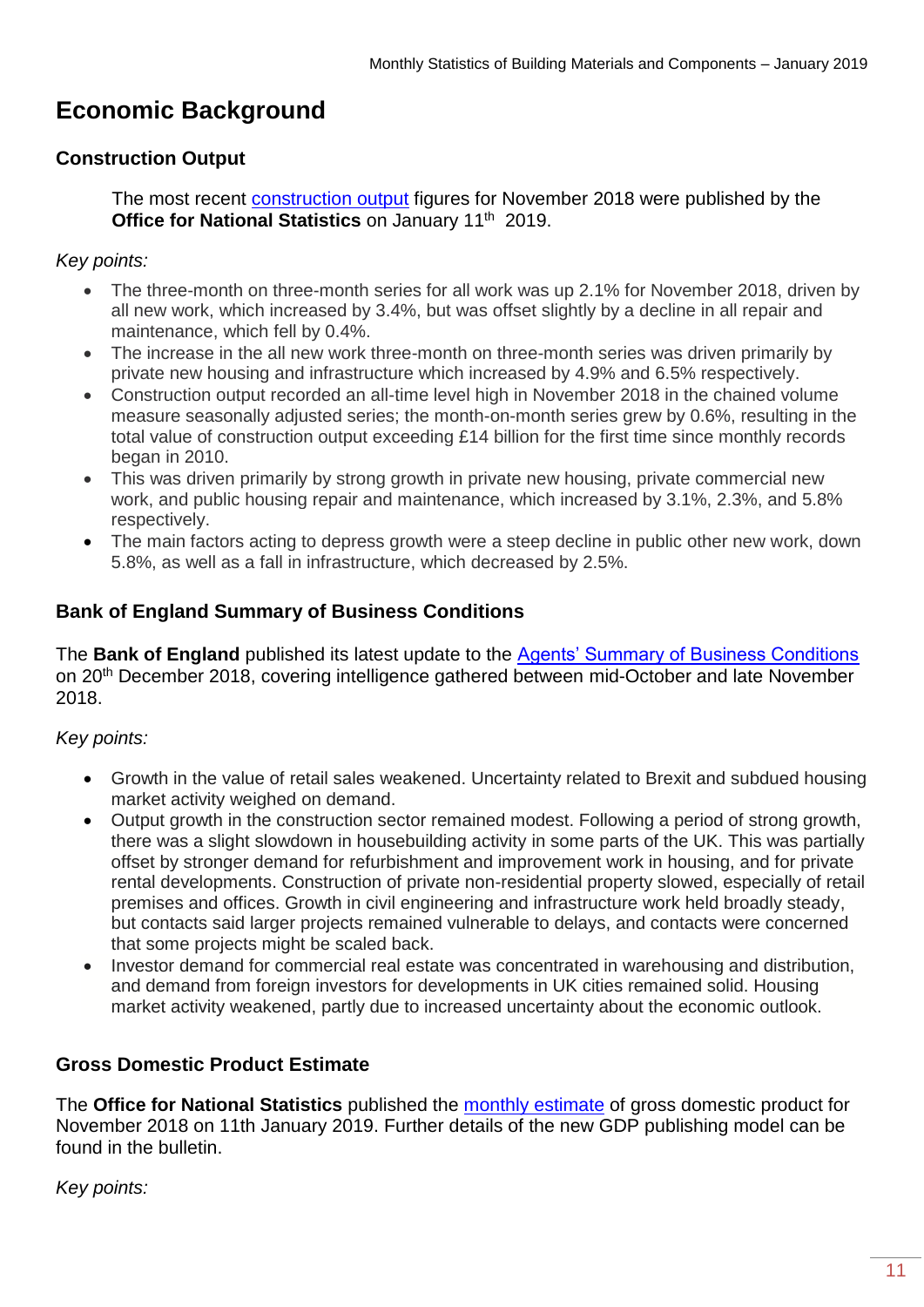- UK GDP grew by 0.3% in the three months to November 2018. The services sector was the largest contributor to growth, at 0.24%, with construction contributing 0.13%
- The month-on-month gross domestic product (GDP) growth rate 0.2% in November, following 0.1% in October and flat growth in September
- Construction growth remained strong at 2.1%.

#### **Gross Domestic Product Forecast**

The latest monthly **Consensus Economics** [forecast survey](http://www.consensuseconomics.com/download/G7_Economic_Forecasts.htm) (which uses an average of private sector forecasts) results were published in January 2019.

*Key points:*

- The mean GDP growth forecast forQ4 2018 is estimated at 1.4% and the GDP growth forecast for 2018 remains unchanged from last month.
- The mean GDP growth forecast for 2019 is 1.5% growth and remains unchanged from last month, though does not encapsulate intensifying uncertainties around Brexit.

The **Office for Budget Responsibility** published its most recent [Economic and Fiscal Outlook](https://obr.uk/report/economic-and-fiscal-outlook/) on 29th October 2018.

*Key point:*

• The GDP growth forecast for 2018 was revised from 1.4% in November 2017 to 1.3%.

#### **Construction Output Forecasts**

In January 2019, **Experian** published their [forecasts](http://www.experian.co.uk/economics/economic-forecasts/uk-construction-forecast.html) for the construction sector.

*Key points:*

- Strong growth between 2014 to 2017 period has come to an end for construction, with growth in 2018 and 2019 unlikely to exceed 1%, though is projected to accelerate somewhat in 2020 and 2021.
- Construction output in the year to October 2018 was 1% higher in real terms than in the corresponding period of 2017, and growth for the year is estimated to have increased by 0.8% compared to 2017.
- Main drivers of growth in 2018 were the private housing (estimated at +8% compared to 2017), infrastructure (estimated at 5%) and private non-residential R&M sectors (estimated at 6%).
- In the infrastructure sector the main impetus has come from the rail sub-sector, which saw output rise by over 50% in the first three quarters of 2018 compared with the same period of 2017.
- Private non-residential R&M output has risen quite robustly since 2011, a trend likely to be have continued in 2018. It is assumed that generally rising asset values have contributed to this, as well as efforts to make buildings more energy efficient.
- In contrast, the new non-residential building sectors have generally not had a good 2018 (estimated at -6% compared 2017), the industrial sector excepted. Work on health where output contracted by 33% on an annual basis in the first 9 months of 2018, and education where output contracted by 14% over the same period, has fallen sharply.
- The commercial sector has been impacted by Brexit uncertainties, with office output starting to decline, with 2018 output estimated at -5% compared to 2017, and continuing weakness in the retail subsector.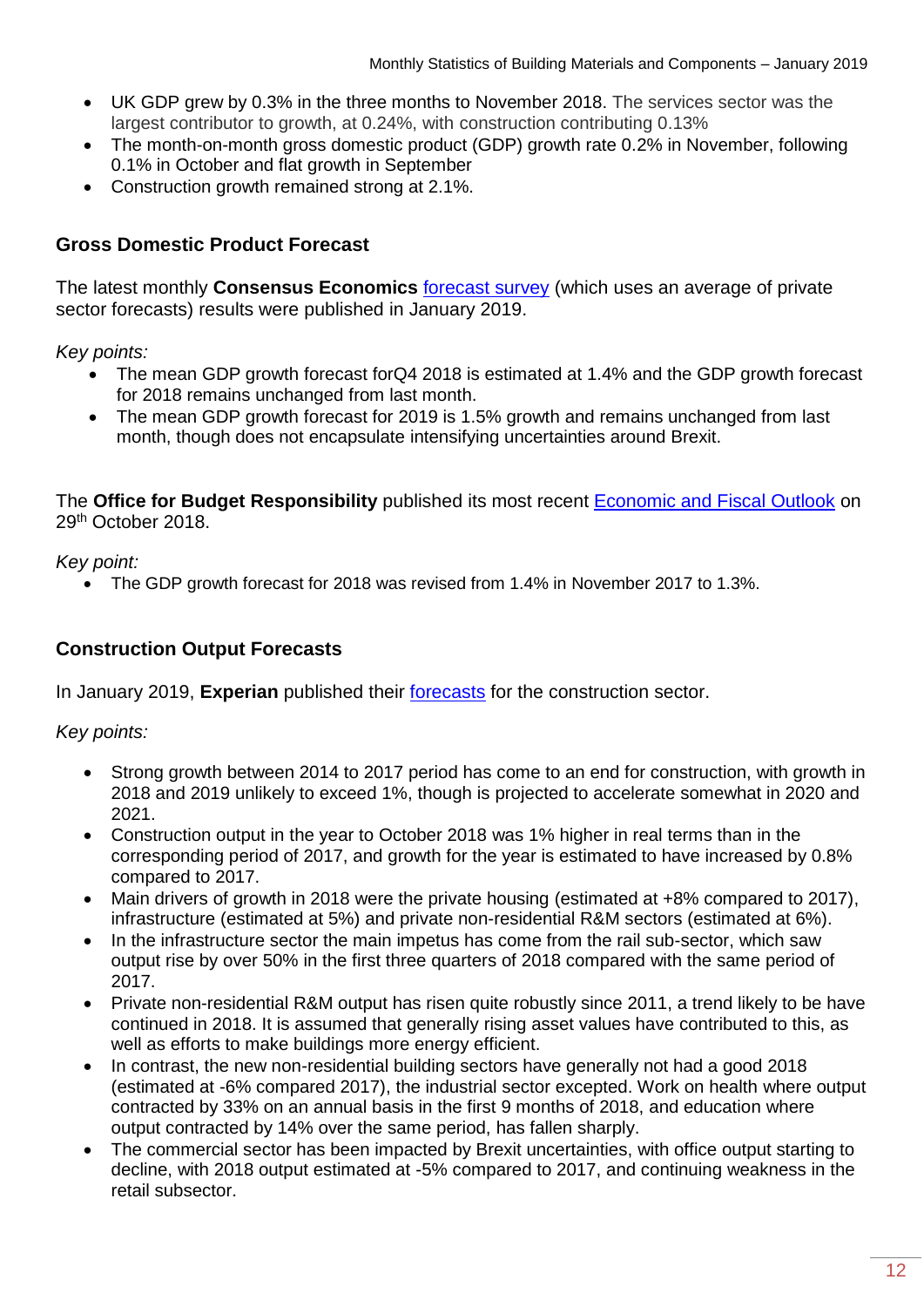• However, industrial construction has held up better, with estimated to have risen by 7% compared to 2017, and demand for new distribution and logistics facilities particularly buoyant.

The **Construction Products Association** published their Autumn [forecasts](https://www.constructionproducts.org.uk/news-media-events/news/2019/january/uk-construction-growth-downgraded-again-as-uncertainty-intensifies/) for the construction sector in January 2019.

*Key points:*

- The outlook for the UK's construction industry has been downgraded, with growth prospects diverging by sector and Brexit-related uncertainty persisting and intensifying.
- Construction output is now expected to rise by 0.3%, down from a forecast rise of 2.3% six months ago.
- Brexit uncertainty continues to drive expectations for the sharpest construction decline in the commercial sector, with investors signalling uncertainty is too high to justify significant up-front investment, and output expected to fall 20% in 2019.
- Private housing and infrastructure sectors will remain primary drivers of industry growth in the coming years. The extension of the Government's Help to Buy scheme through to March 2023 continues to encourage housebuilding activity, with output forecast to rise 2% in 2019 and 1% in 2020.
- The infrastructure sector is expected to reach its highest level on record in 2019 driven by large projects, despite concerns about government's ability to deliver major infrastructure projects. Infrastructure growth is forecast to rise by 8.8% in 2019 and 7.7% in 2020.
- Brexit-related uncertainties may drive growth in other sub-sectors. The harbours sector is expected to grow by 12% in 2019 and 10% in 2020. Warehousing may also benefits due to increased demand for storage and stockpiling facilities. Following growth of 20% in 2018, construction activity in this sector is forecast to rise a further 10% in 2019 and 2020.

#### **Manufacturing**

The latest **Index of Production** data for October 2018 were **published** on 11<sup>th</sup> January 2019 by the Office for National Statistics.

*Key points for the* SIC 23.1-4/7-9 *industry* (includes the manufacture of bricks, tiles and other construction products)*:*

- When comparing November 2018 with November 2017, **output increased by 1.1%.**
- When comparing November 2018 with October 2018, **output decreased by 0.8%**

*Key points for the* SIC 23.5-6 *industry* (includes the manufacture of concrete, cement and other products for construction purposes)*:*

- When comparing November 2018 with November 2017, **output increased by 3.0%.**
- When comparing November 2018 with October 2018, **output increased by 1.9%.**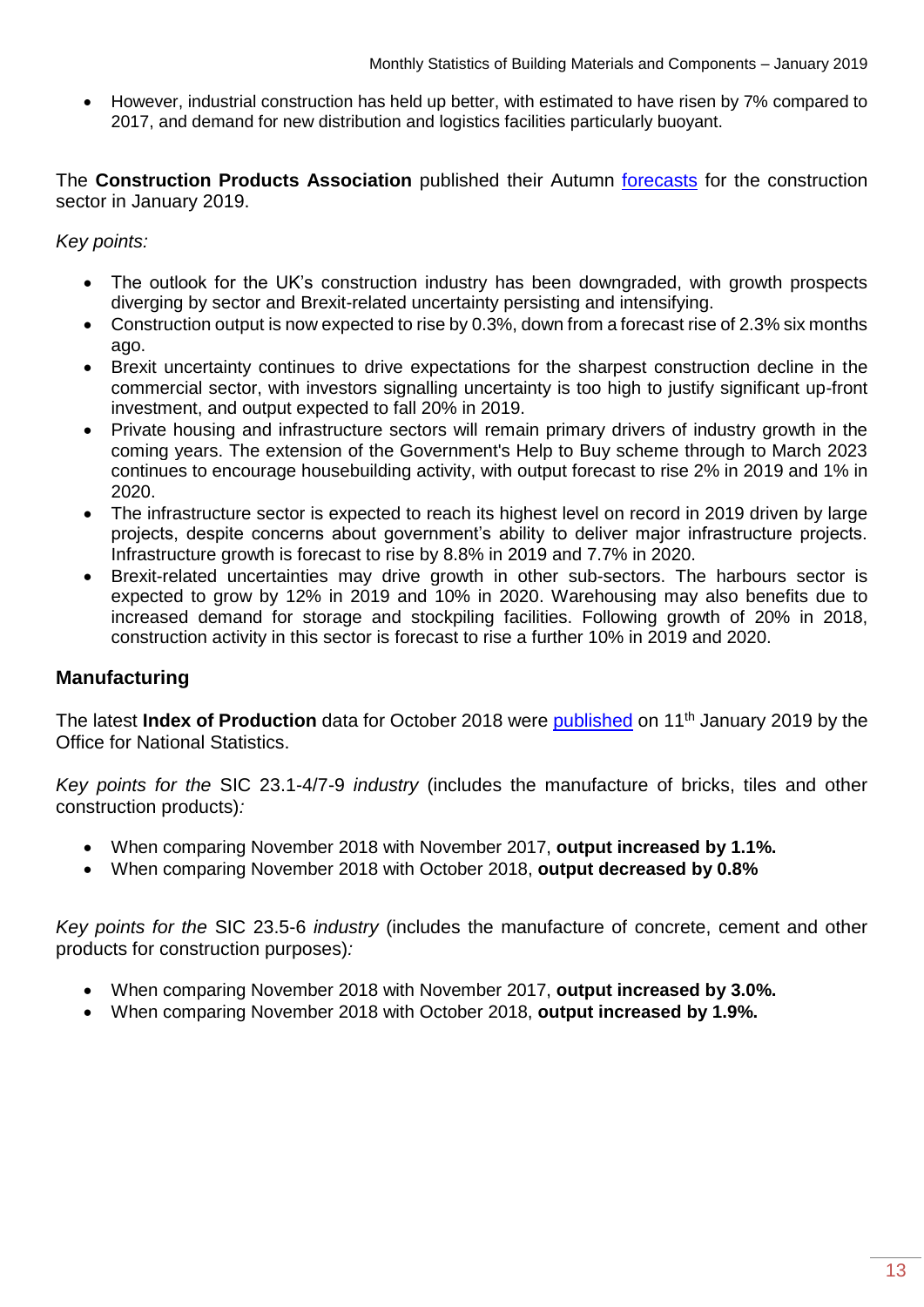## <span id="page-13-0"></span>**Background Notes**

### **Quality information for the Building Materials bulletin**

1. The United Kingdom Statistics Authority has designated these statistics as National Statistics, in accordance with the Statistics and Registration Service Act 2007 and signifying compliance with the Code of Practice for Official Statistics.

Designation can be broadly interpreted to mean that the statistics:

- meet identified user needs;
- are well explained and readily accessible;
- are produced according to sound methods, and
- are managed impartially and objectively in the public interest.

Once statistics have been designated as National Statistics it is a statutory requirement that the Code of Practice shall continue to be observed. The full assessment [report,](http://www.statisticsauthority.gov.uk/assessment/assessment/assessment-reports/assessment-report-168---statistics-on-building-materials-and-components.pdf) published on 22nd December 2011, can be found on the UK Statistics Authority website.

- 2. As of 3<sup>rd</sup> August 2016, this publication is published by the Department for Business, Energy and Industrial Strategy (BEIS). All references to the Department for Business, Innovation and Skills (BIS) made in this publication refer to when it was published by BIS. This has made no impact to the content of the publication.
- 3. In work done for BIS on improving the quality of statistics published in the Monthly Statistics of Building Materials and Components, the Office for National Statistics' Methodology Advisory Service (MAS) recommended that BIS should start seasonally adjusting key data series (see [ONS/MAS review of building materials statistics: final report](https://www.gov.uk/government/publications/ons-mas-review-of-building-materials-statistics) for more detail). Seasonal adjustment is widely used in official statistics and aids data interpretation by removing effects associated with the time of the year or arrangement of the calendar. Seasonal effects frequently obscure features of interest in data, such as long term trends and the effects of unusual occurrences. By removing seasonal effects, users can more readily identify the features of interest.

Following advice from the MAS, and the results of a consultation (see the [results of the BIS](https://www.gov.uk/government/consultations/building-materials-and-components-monthly-statistics-seasonal-data-adjustment)  [consultation on seasonal adjustment](https://www.gov.uk/government/consultations/building-materials-and-components-monthly-statistics-seasonal-data-adjustment) for more detail), BIS agreed to publish seasonally adjusted data for the following series:

Sand and gravel, total sales Concrete blocks, all types deliveries Bricks, all types deliveries Ready-mixed concrete, deliveries

For the initial publication of seasonally adjusted data, data from 1983 onwards will be seasonally adjusted. Subsequently, for each monthly publication, data up to 12 months or 4 quarters previous to the new data point will be revised. Upon the completion of each year's data series, data for the previous 12 years will be revised. BIS will publish both non-seasonally adjusted and seasonally adjusted data in the tables of this publication. From the June 2015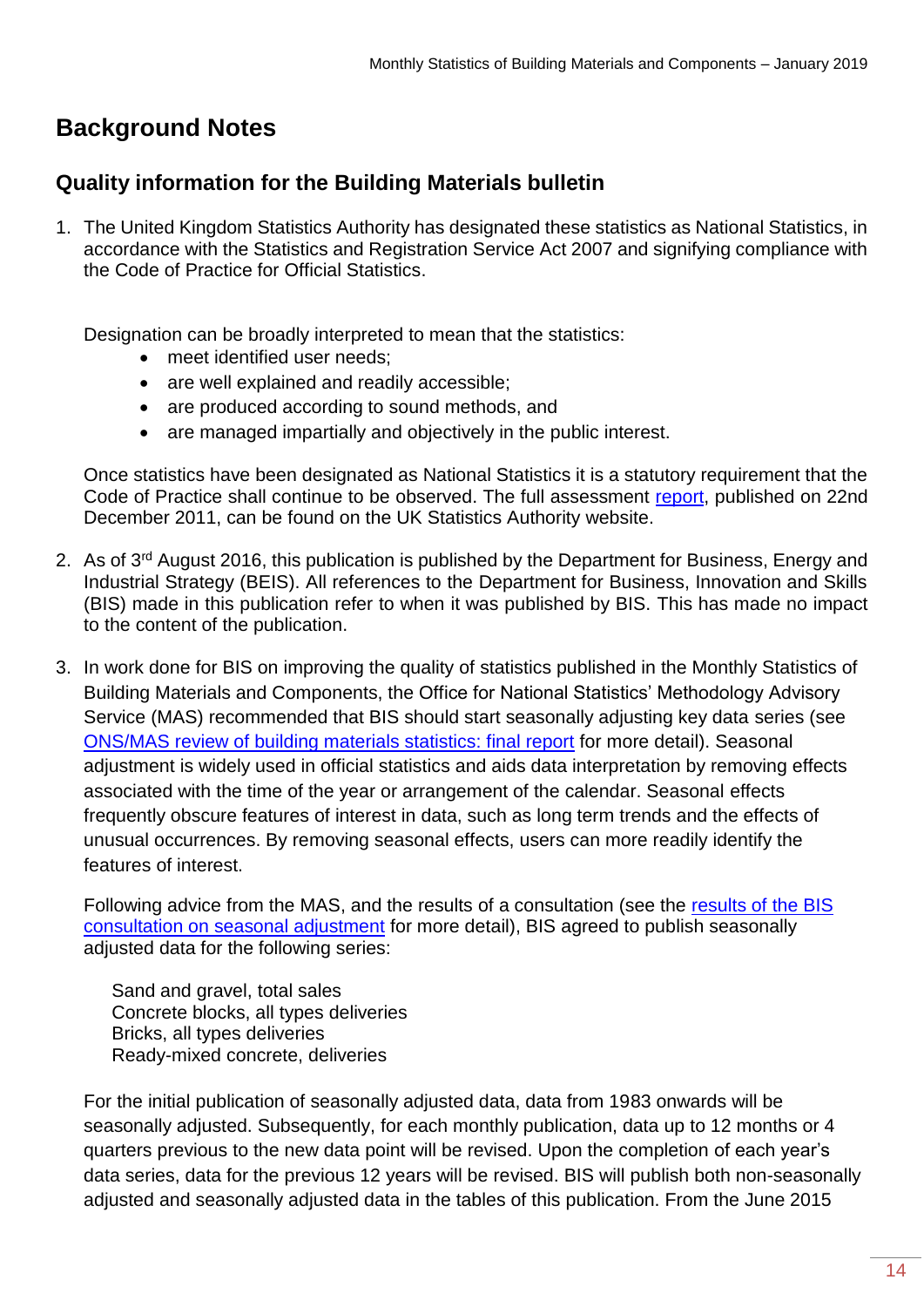Edition this publication will only use seasonally adjusted data in the commentary for these series.

4. Quality issues related to the *Building Materials and Components* outputs are discussed in the review of the Building Material statistics that was carried out in 2010 by BIS's construction team. The review aimed to: ascertain user needs; examine whether existing data collection methodologies are fit for purpose; estimate compliance costs; assess compliance with the Code of Practice; and identify options for change.

The full [report](https://www.gov.uk/government/publications/building-materials-statistics-review-final-report) can be found on the BIS *Building Materials and Components* webpage.

Detailed information on data suppliers, coverage and data collection methodology can be found in sections 2.1-2.10. Quality issues (coverage and accuracy of sample panels, response rates, survey results processing, disclosure etc.) and potential measures that could be employed to improve the quality of the statistics are discussed in section 2.11 of the review. Users' views on the quality of the *Building Materials and Components* statistics are given in section 3.3.4. These are derived from a user survey carried out in early 2010, as part of the review (see section 3 for details).

- 5. Following the review, BIS acted on the recommendations including commissioning the Office for National Statistics Methodology Advisory Service (ONS/MAS) to address some of the recommendations from the 2010 review. In July 2011, MAS published their [interim report.](https://www.gov.uk/government/publications/ons-mas-review-of-building-materials-statistics) In July 2012, MAS published their [final report.](https://www.gov.uk/government/publications/ons-mas-review-of-building-materials-statistics)
- 6. HM Revenue and Customs use administrative sources to produce Overseas Trade Statistics. A [Statement of Administrative Sources](https://www.gov.uk/government/publications/building-materials-statistics-administrative-sources) used to compile construction material trade statistics is available on the BIS *Building Materials and Components* webpage:

Separately, HM Revenue and Customs also have a [Statement of Administrative Sources](http://www.hmrc.gov.uk/statistics/code-of-practice/cop-admin-sources.xls) which covers Overseas Trade Statistics.

- 7. [The pre-announcement of any major changes to samples or methodology](https://www.gov.uk/government/publications/amendments-to-building-materials-and-components-monthly-statistics) also details some methodological changes to the collection of data.
- 8. The following table gives a summary of response rates related to some of the latest survey results. Where the response rate is less than 100%, estimates are made for missing values.

| For latest data used                       | <b>Bulletin table</b> | <b>Response</b> |
|--------------------------------------------|-----------------------|-----------------|
|                                            | number                | rate            |
| <b>Quarterly Sand and Gravel</b>           | 4, 586                | 82%             |
| Quarterly Sand and Gravel - Land Won       | 4, 586                | 74%             |
| Quarterly Sand and Gravel - Marine Dredged | 4, 586                | 93%             |
| <b>Quarterly Slate</b>                     |                       | 100%            |
| <b>Quarterly Concrete Roofing Tiles</b>    | 13                    | 100%            |
| Monthly Bricks Provisional data            | 9                     | 100%            |
| Monthly Bricks Final data                  | 9 & 10                | 100%            |
| <b>Monthly Concrete Blocks</b>             | 11                    | 96%             |

9. Change to the methodology for the land-won sand and gravel surveys. Previously we have used information from the Annual Minerals Raised Inquiry (AMRI) run by the Department for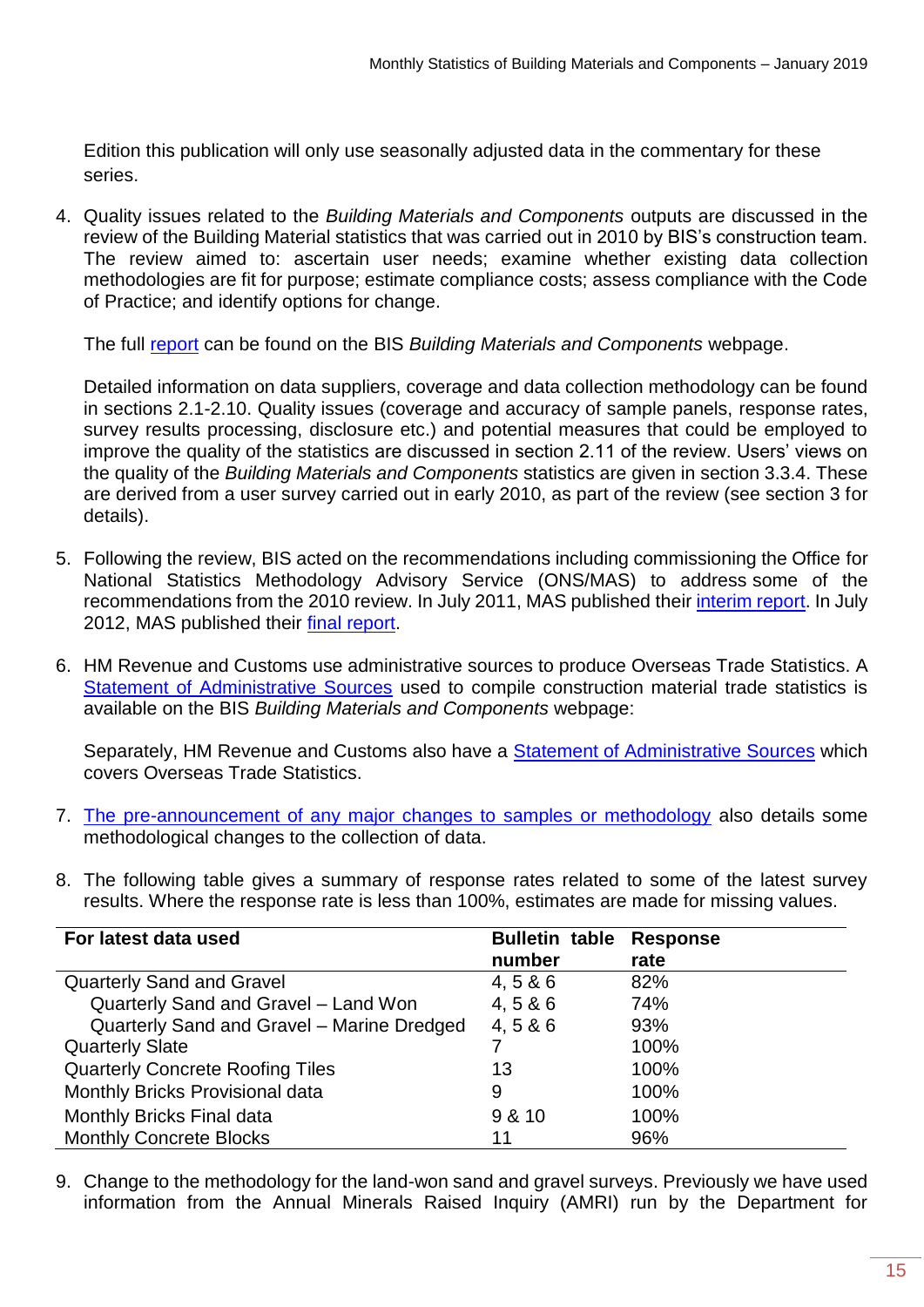Communities and Local Government (now the Ministry for Housing, Communities and Local Government) in order to select the sample of sites which received the land-won sand and gravel survey and to weight the results to reflect the population. MHCLG no longer run AMRI, and so we have had to make changes to the sand and gravel surveys, which took effect from Q1 2017. The changes are:

- We have changed the survey from a sample to a census, so that we now send forms to all sites identified as producing sand and/or gravel. This has increased our panel from about 200 sites to around 500, and means that we will no longer need to weight the returns. We will still need to impute for any non-response.
- We refreshed our panel of sites using information from the British Geological Survey, ensuring that it was upto-date.
- We made the survey statutory, bringing it into line with the marine-dredged sand and gravel survey which was already statutory. This means that respondents are required to complete the survey under the Statistics of Trade Act 1947.

## <span id="page-15-0"></span>**Uses of the data**

10.The *Building Materials and Components* statistics are used for a variety of purposes, including policy development and evaluation concerning the construction products industry, as well as monitoring market trends. In a wider context, the figures are regularly reported in the construction press to facilitate market analysis and business planning for its wide range of readers. The statistics are also increasingly used by financial institutions for assessing market information and industry trends. For more information on the uses of the Building Materials statistics, their usefulness to users and users' views on the quality of these statistics, see Section 3 of the *Building Materials and Components* [review.](https://www.gov.uk/government/publications/building-materials-statistics-review-final-report)

## <span id="page-15-1"></span>**Related Statistics**

- 11[.Construction Statistics: Sources and Outputs](http://www.ons.gov.uk/ons/rel/construction/construction-statistics/construction-statistics--sources-and-outputs/construction-stats--sources-and-outputs.pdf) lists the known sources of information available on the construction industry and their outputs. These include information on employees, employment, enterprises, output and new orders in the construction industry as well as the contribution of the industry to the economy. Related information, for example housing, is also included.
- 12.The [Construction Statistics Annual](http://www.ons.gov.uk/ons/publications/all-releases.html?definition=tcm%3A77-21528) brings together a wide range of statistics currently available on the construction industry from a variety of sources and provides a broad perspective on statistical trends in the construction industry, with some international comparisons.
- 13.In its monthly **Index of Production (IoP)** [publication,](http://www.ons.gov.uk/ons/rel/iop/index-of-production/index.html) the Office for National Statistics publishes Gross Value Added (seasonally adjusted, UK) data for the following two industries:
	- SIC 23.1-4/7-9 industry, which includes the manufacture of bricks, tiles and other construction products.
	- SIC 23.5-6 industry, which includes the manufacture of concrete, cement and other products for construction purposes.

These data are not directly comparable with the data in this bulletin, due to differences in coverage and methodology. They are nevertheless useful in illustrating the latest output trends of related construction materials as measured by the Office for National Statistics.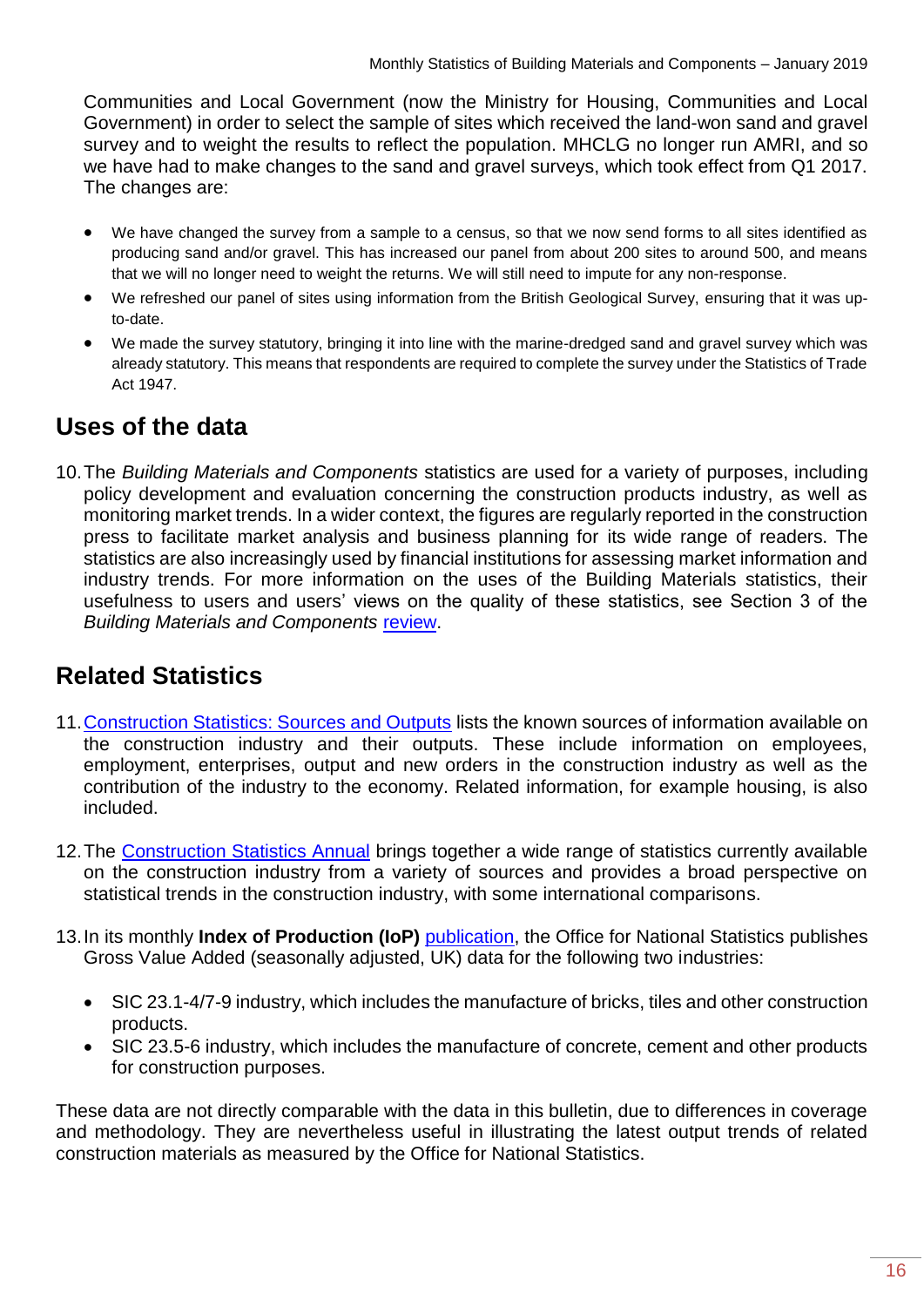## <span id="page-16-0"></span>**Revisions**

- 14. Our [revisions policy](https://www.gov.uk/government/publications/building-materials-statistics-revisions-policy) can be found on the BEIS Building Materials webpage.
- 15. The pre-announcement of any major changes to samples or methodology and Summary of [Revisions](https://www.gov.uk/government/publications/revisions-to-building-materials-statistics-since-december-2011-summary) give further information on revisions and other changes to data and can also be found on the BEIS Building Materials webpage.

## <span id="page-16-1"></span>**Pre-release access**

16.No [pre-release access](https://www.statisticsauthority.gov.uk/about-the-authority/uk-statistical-system/legislation/pre-release-access/) is granted to this publication.

## <span id="page-16-2"></span>**Further information**

The coverage of cement and cementitious statistics changed from UK to GB in 2002 due to data confidentiality issues in Northern Ireland as the number of manufacturers decreased. Where the coverage of figures for other building materials is limited to Great Britain (i.e. sales of sand and gravel, and production, deliveries and stocks of slate, clinker, bricks, concrete building blocks and concrete roofing tiles), no equivalent data are collected for Northern Ireland.

The most recently published bulletin and accompanying data tables can be found on BIS' *Building Materials and Components* [website.](https://www.gov.uk/government/organisations/department-for-business-innovation-skills/series/building-materials-and-components-monthly-statistics-2012)

Accompanying tables with data relating to 2011 are accessible from [this](https://www.gov.uk/government/statistical-data-sets/building-materials-and-components-statistics-december-2012) link.

Accompanying tables for 2005 - 2010 are accessible from [this](http://webarchive.nationalarchives.gov.uk/20110920151722/http:/stats.bis.gov.uk/construction/building/archive.htm) link.

Requests for older data should be sent to [MaterialStats@beis.gov.uk.](mailto:MaterialStats@beis.gov.uk)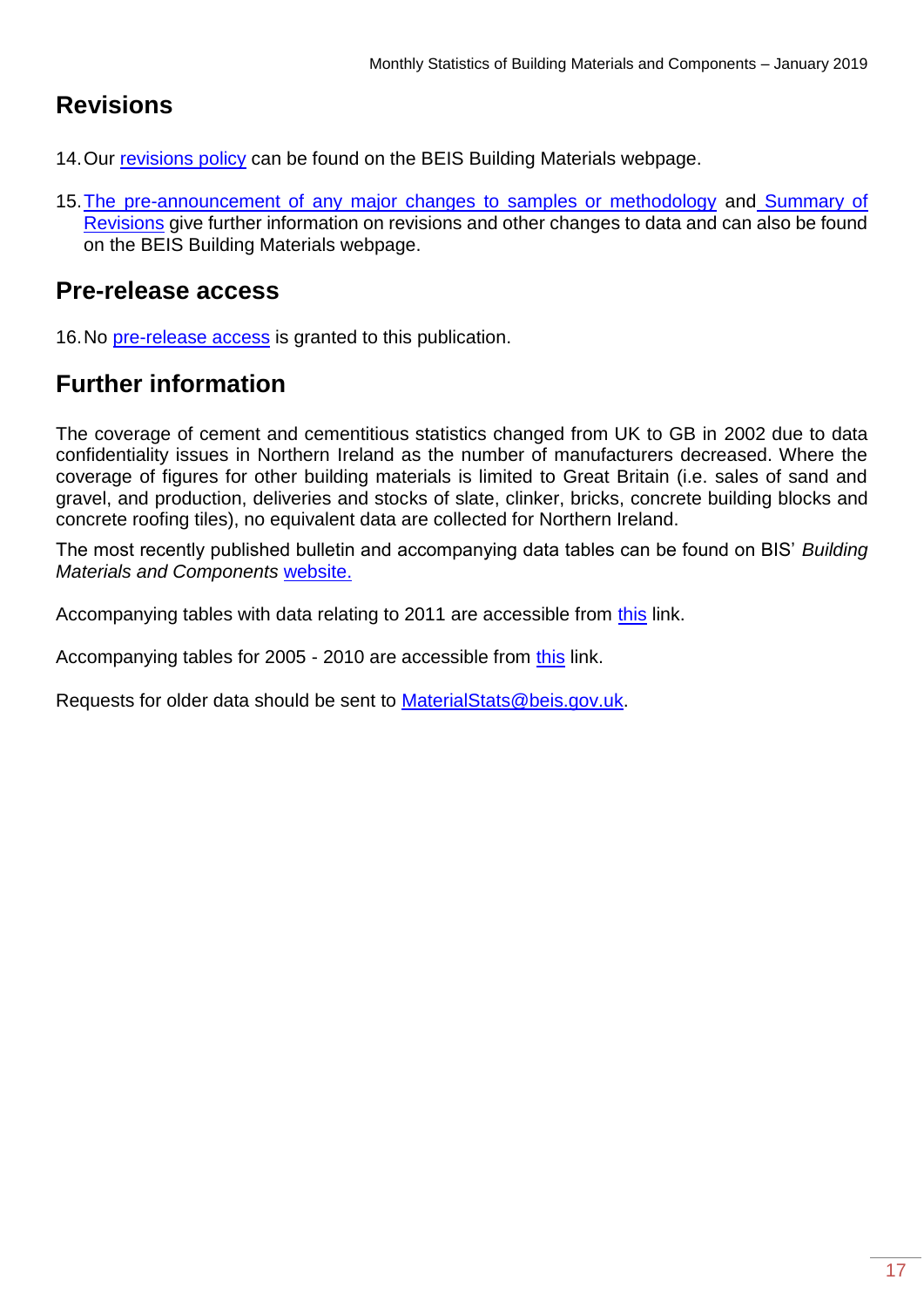*Please send us any comments or feedback you may have about this commentary.*

**Next publication:**  $6<sup>th</sup>$  March 2019

**Statistical Contact:** Frances Pottier Tel: +44 (0)207 215 1953 Email: [MaterialStats@beis.gov.uk](mailto:MaterialStats@beis.gov.uk)

Website: [Building Materials Construction Statistics,](https://www.gov.uk/government/collections/building-materials-and-components-monthly-statistics-2012) part of the Business, Energy and Industrial **[Strategy](https://www.gov.uk/government/organisations/department-for-business-energy-and-industrial-strategy) website.**